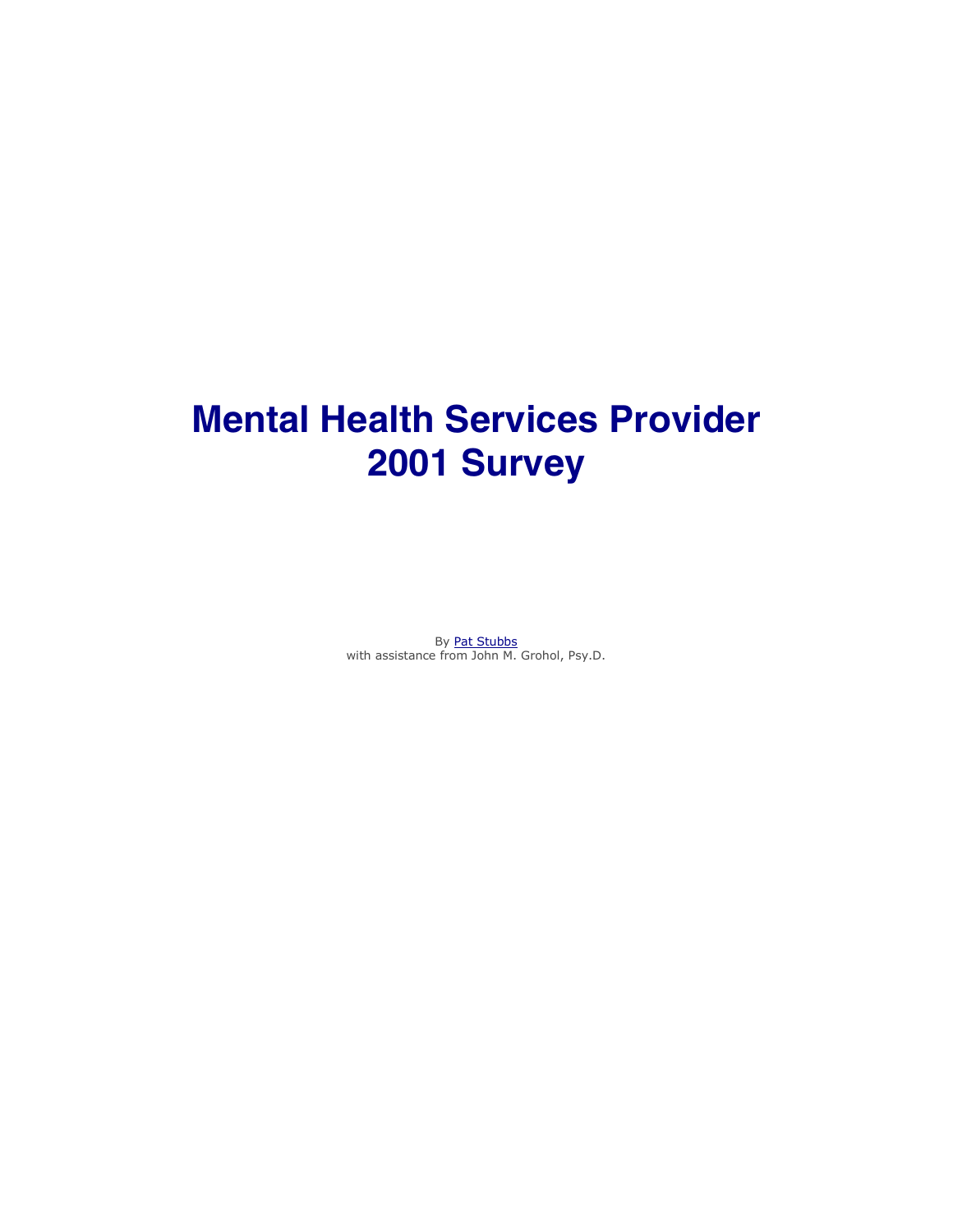# **Provider Information**



**Figure 1 – Respondents Listed on Metanoia** 

| 2000 | 2001       |
|------|------------|
| 000/ | CCO/<br>∕٥ |

**Figure 2a – Respondents Who Were Members of ISMHO** 



**Figure 2b – Respondents Who Were Member of ISMHO 2001**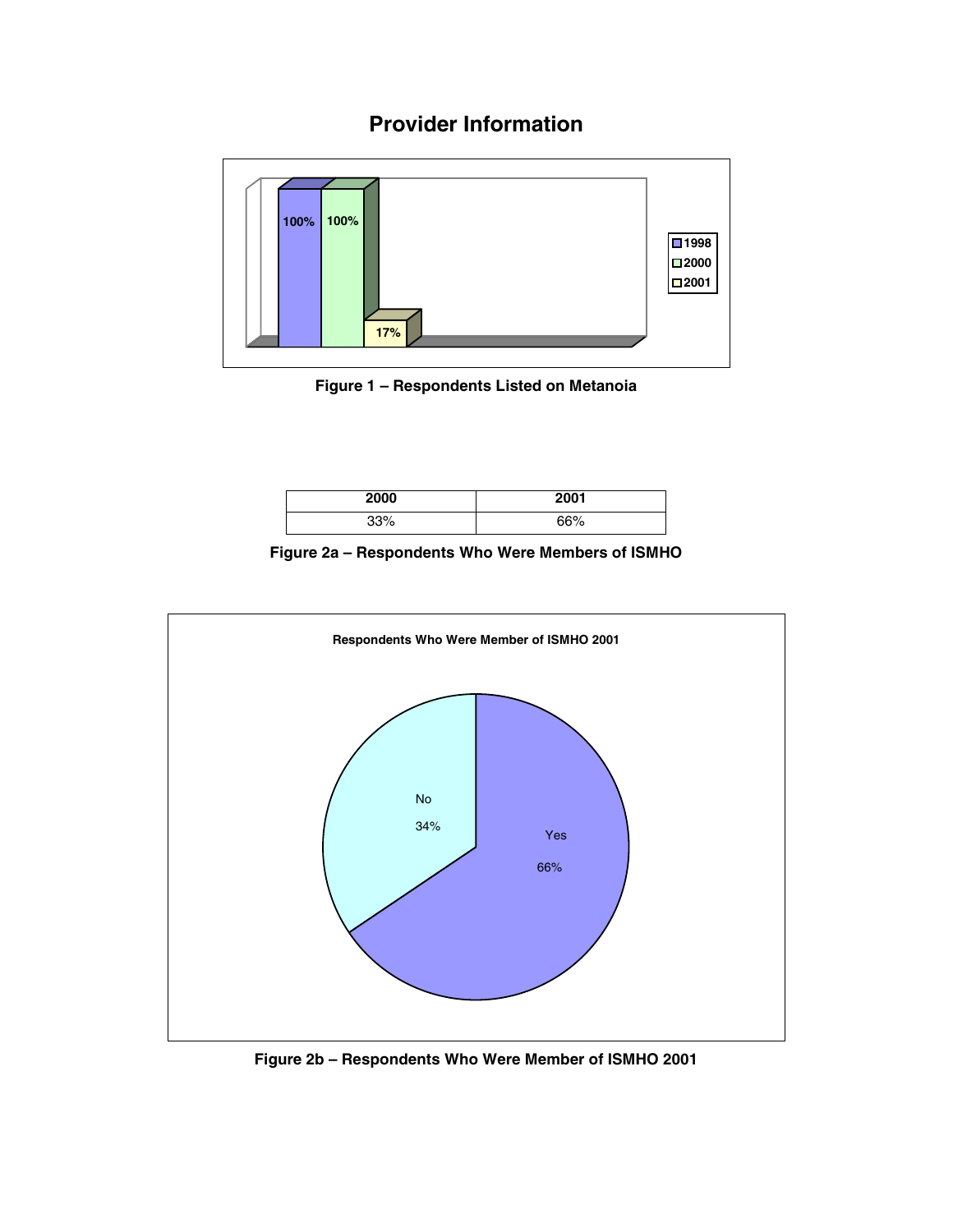

**Figure 3 – Respondents Gender**



**Figure 4 - Respondents Age 2001**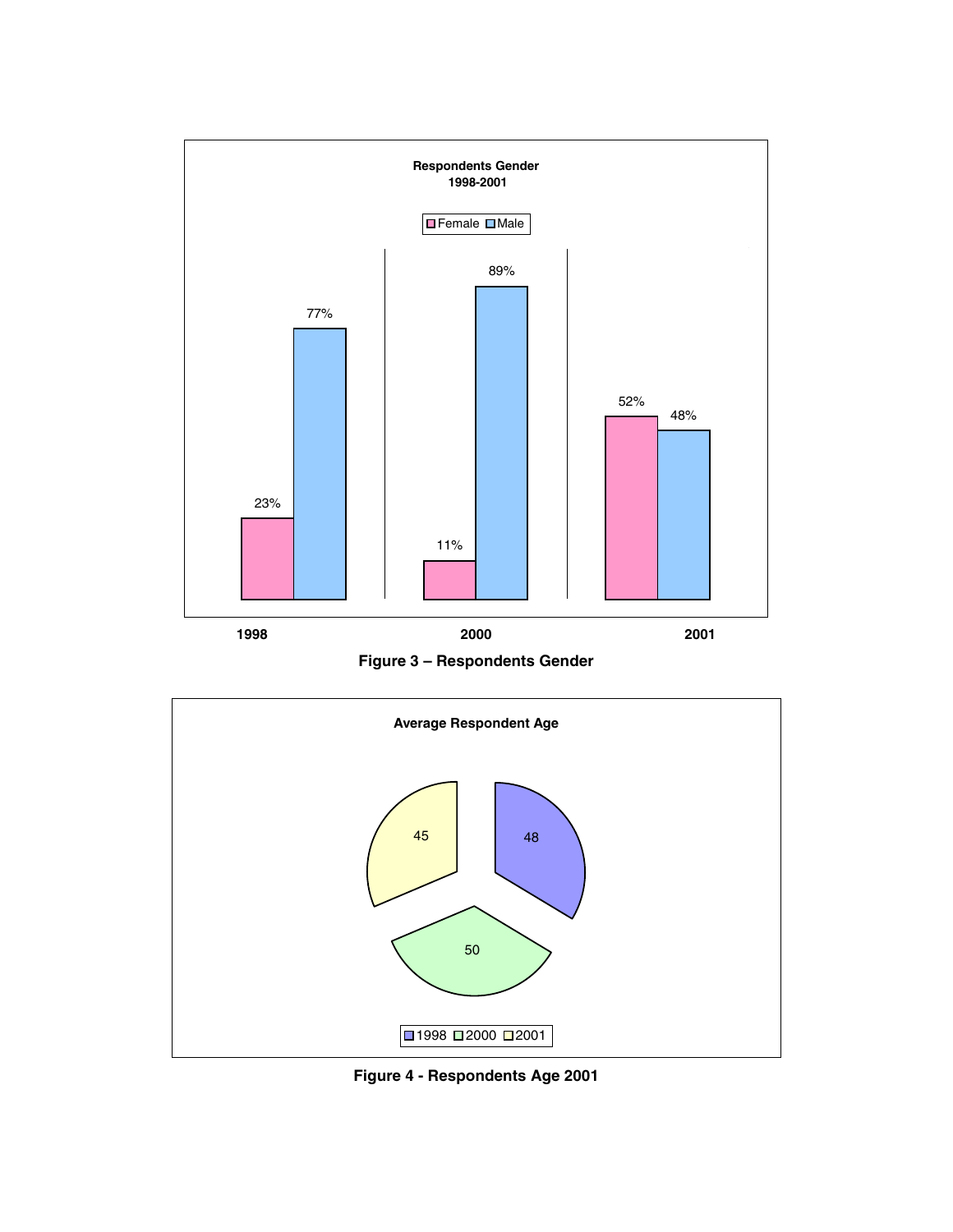

**Figure 5 - Respondents Locations USA 2001** 



**Figure 6 – Respondents Locations Other 2001**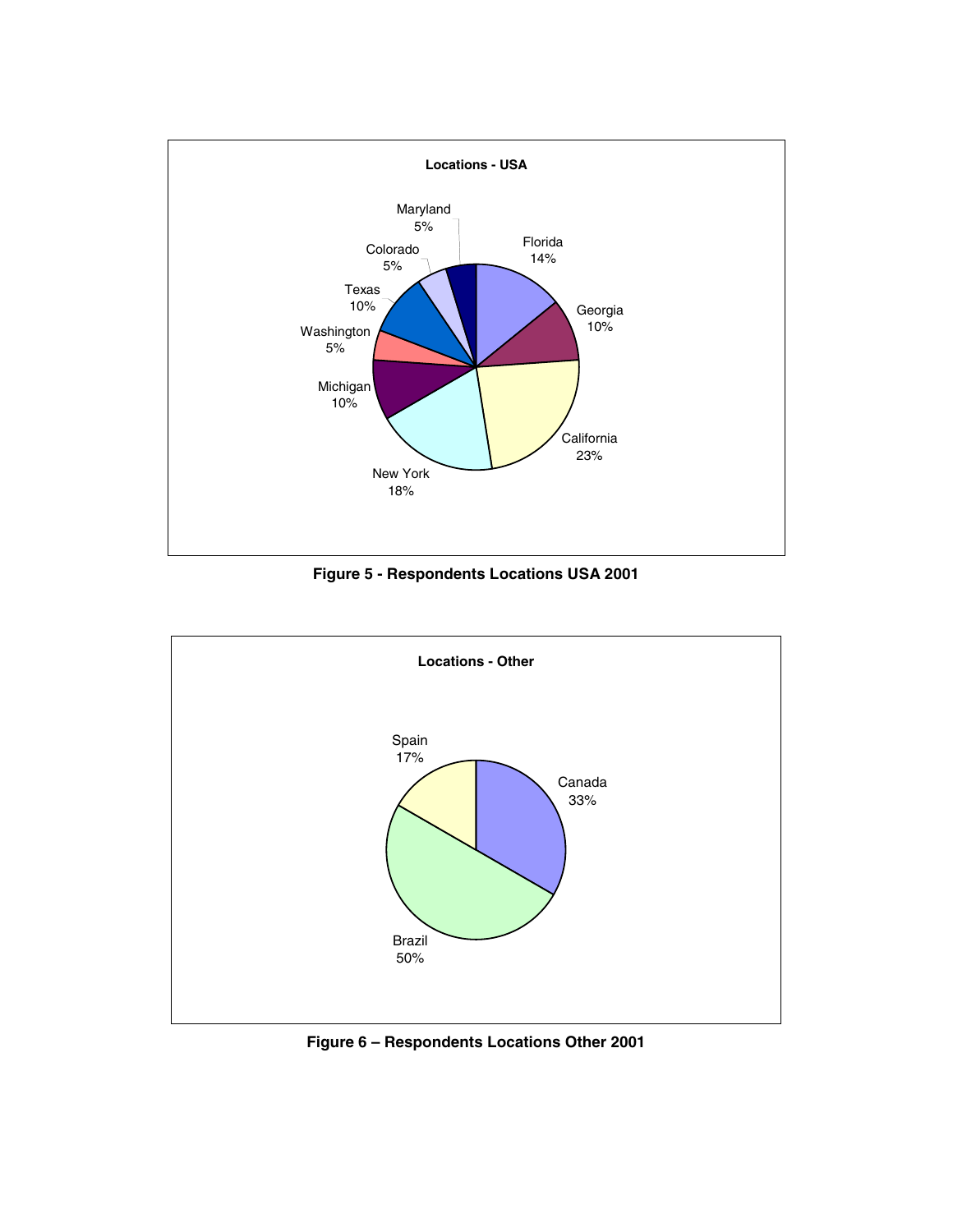

**Figure 7 – Most Common Respondent Degree 2001** 



**Figure 8 – Respondents Practicing Solely Online 2001**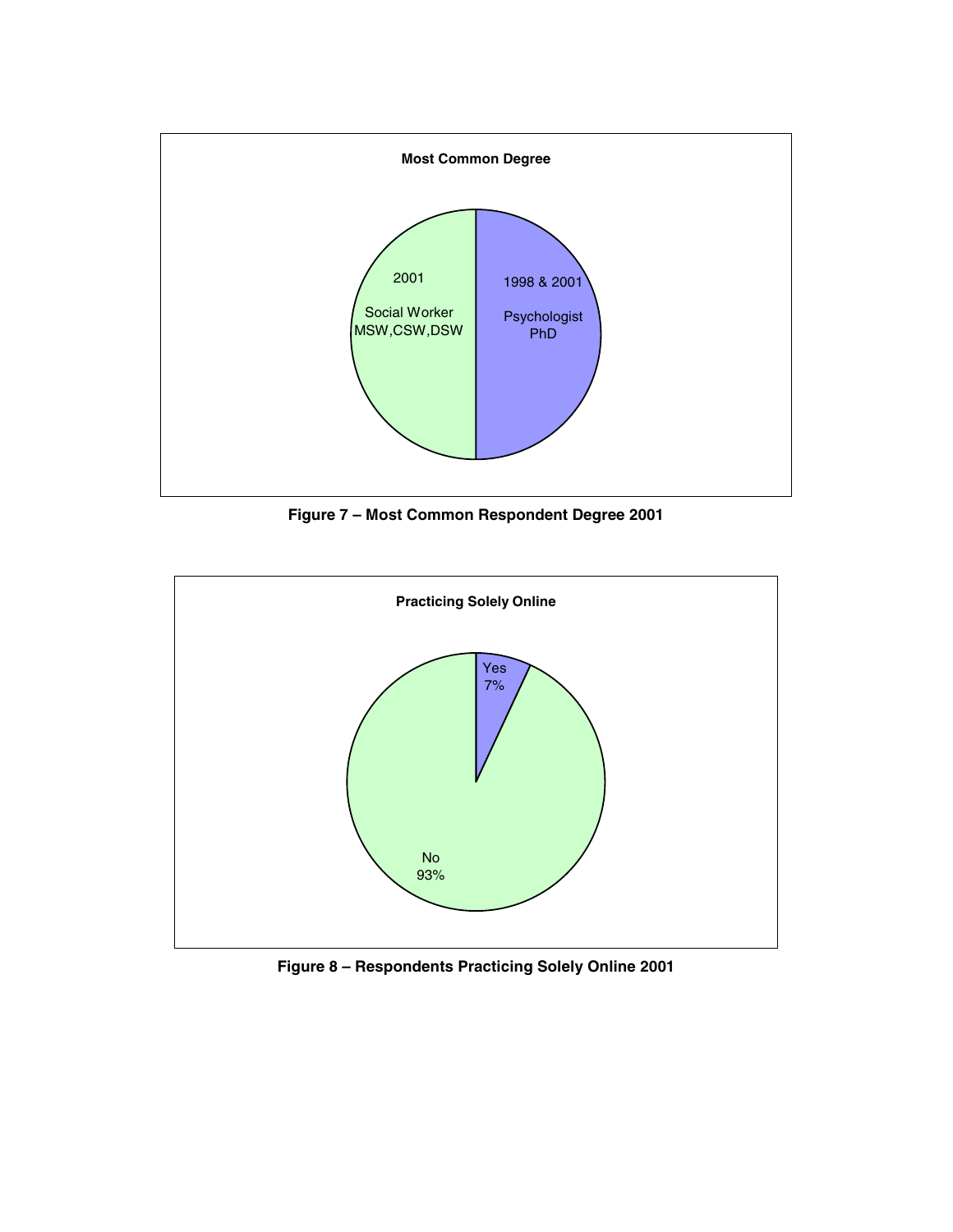## **Client Information**

| 2001 | 2000 | 1999 | 1998 |
|------|------|------|------|
| 39   | າດ   |      |      |

**Figure 9 – Average Number of Clients Served Per Provider** 



**Figure 10 – Average Number of Client Interactions Per Provider 2001** 



**Figure 11 – Number of Client Sessions 2001** 



**Figure 12 – Clients Gender (Past Year) Estimated #**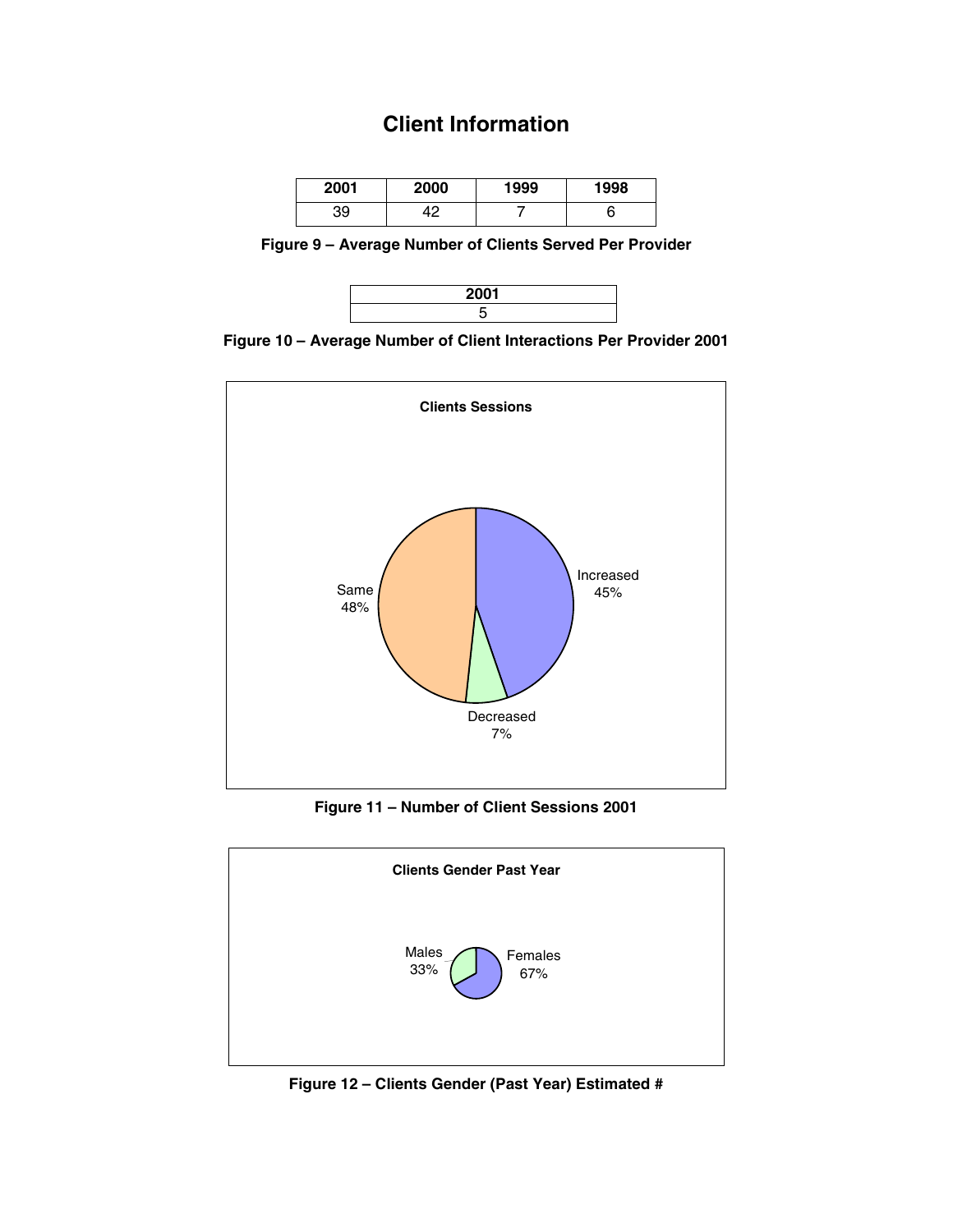

**Figure 13 – Issues Clients Were Assisted With 2001**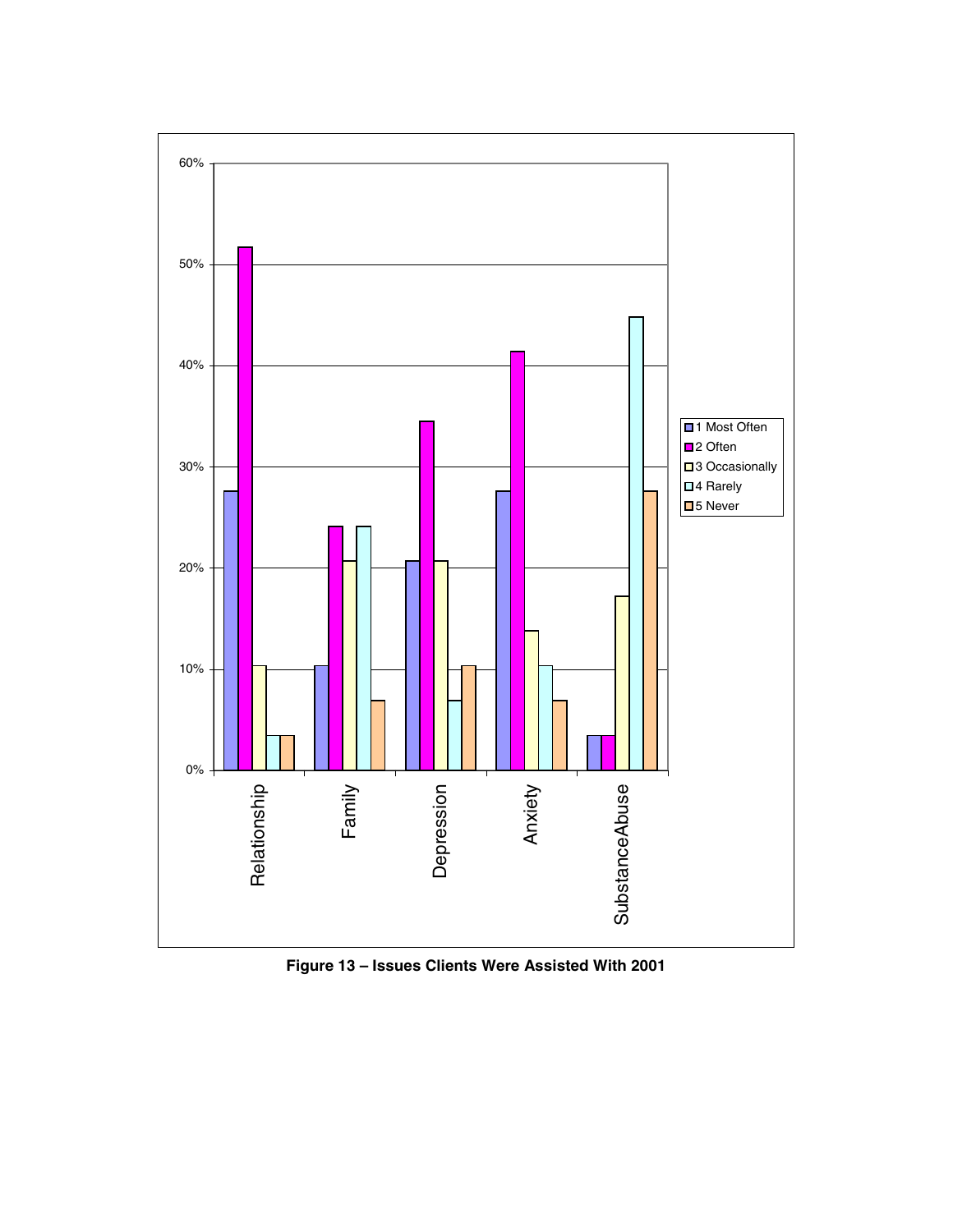# **Practice Information**



**Figure 14 - Name of Respondents Service Provided 2001** 

| <b>Online Practice Length</b> | <b>Offline Practice Length</b> |
|-------------------------------|--------------------------------|
| Average                       | Average                        |
| <b>Years/Months</b>           | <b>Years/Months</b>            |
| 1.6                           | 12.0                           |

**Figure 15 - Average Length of Practice Online/Offline 2001**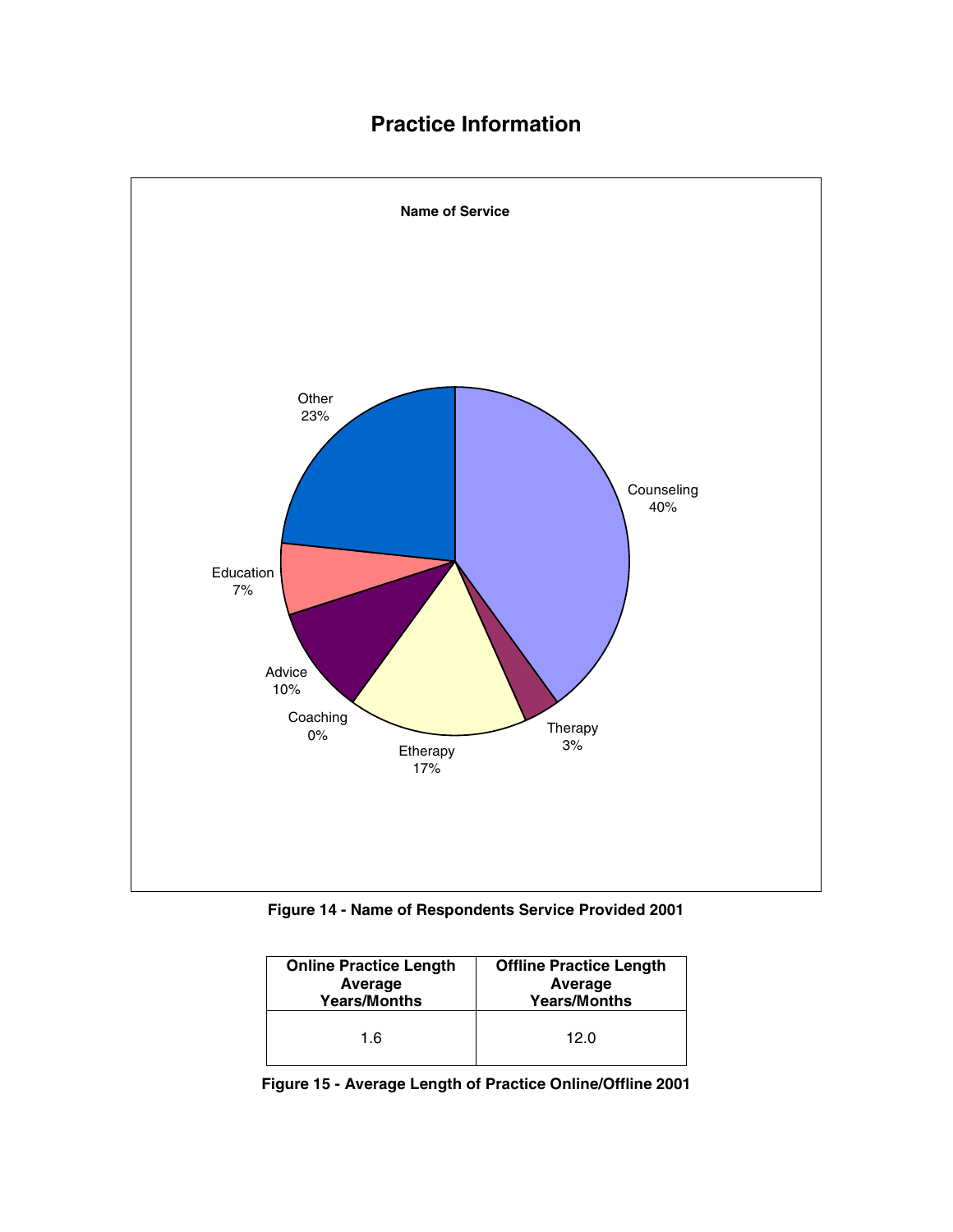

**Figure 16 - Scheduled Services 2001** 



**Figure 17 - Scheduled Services 2000** 



**Figure 18 – Average Percentage of Practice Online 2001**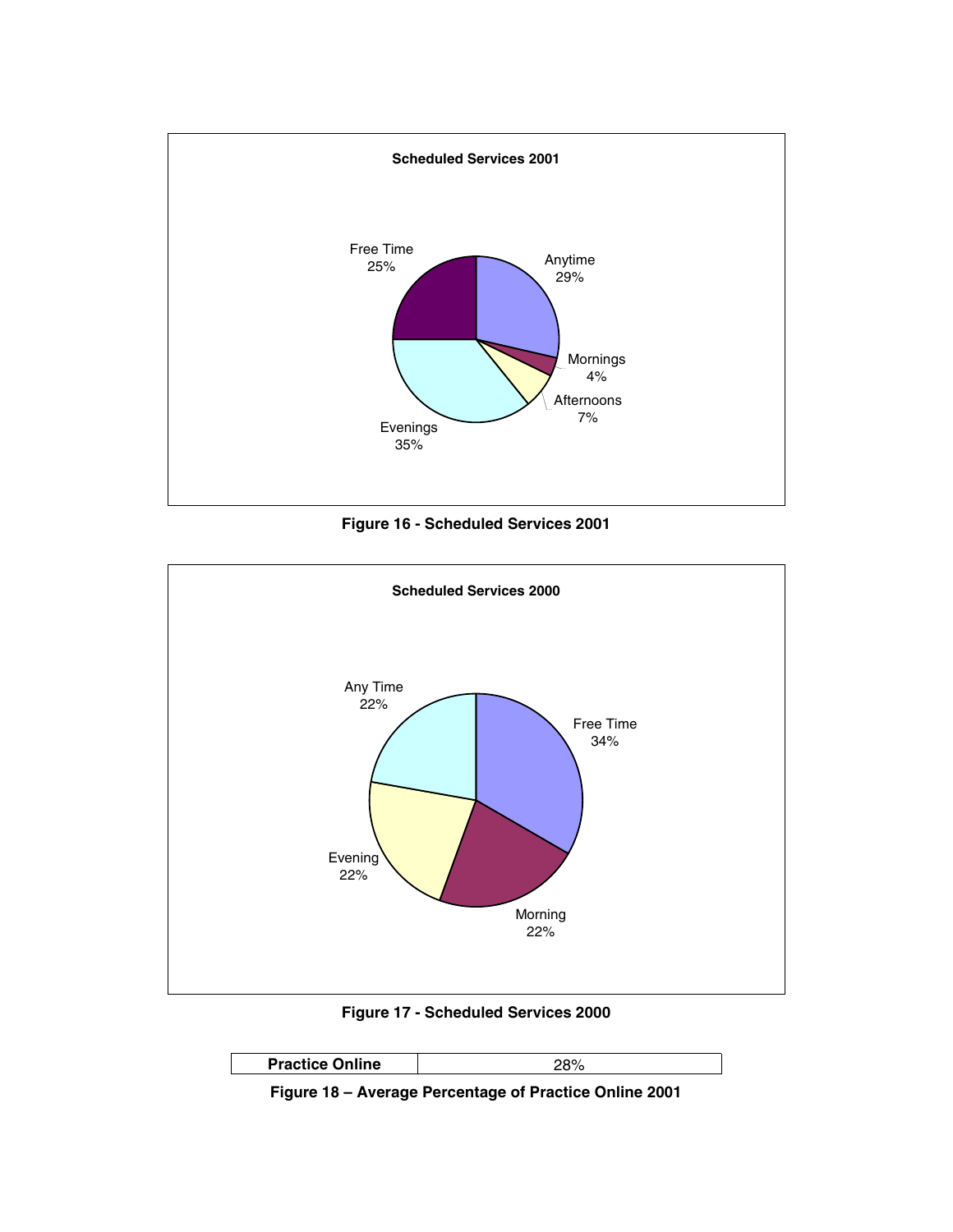

**Figure 19 - Top Modalities Used To Provide Services 2001** 



**Figure 20 - Important Practice Issues 2001**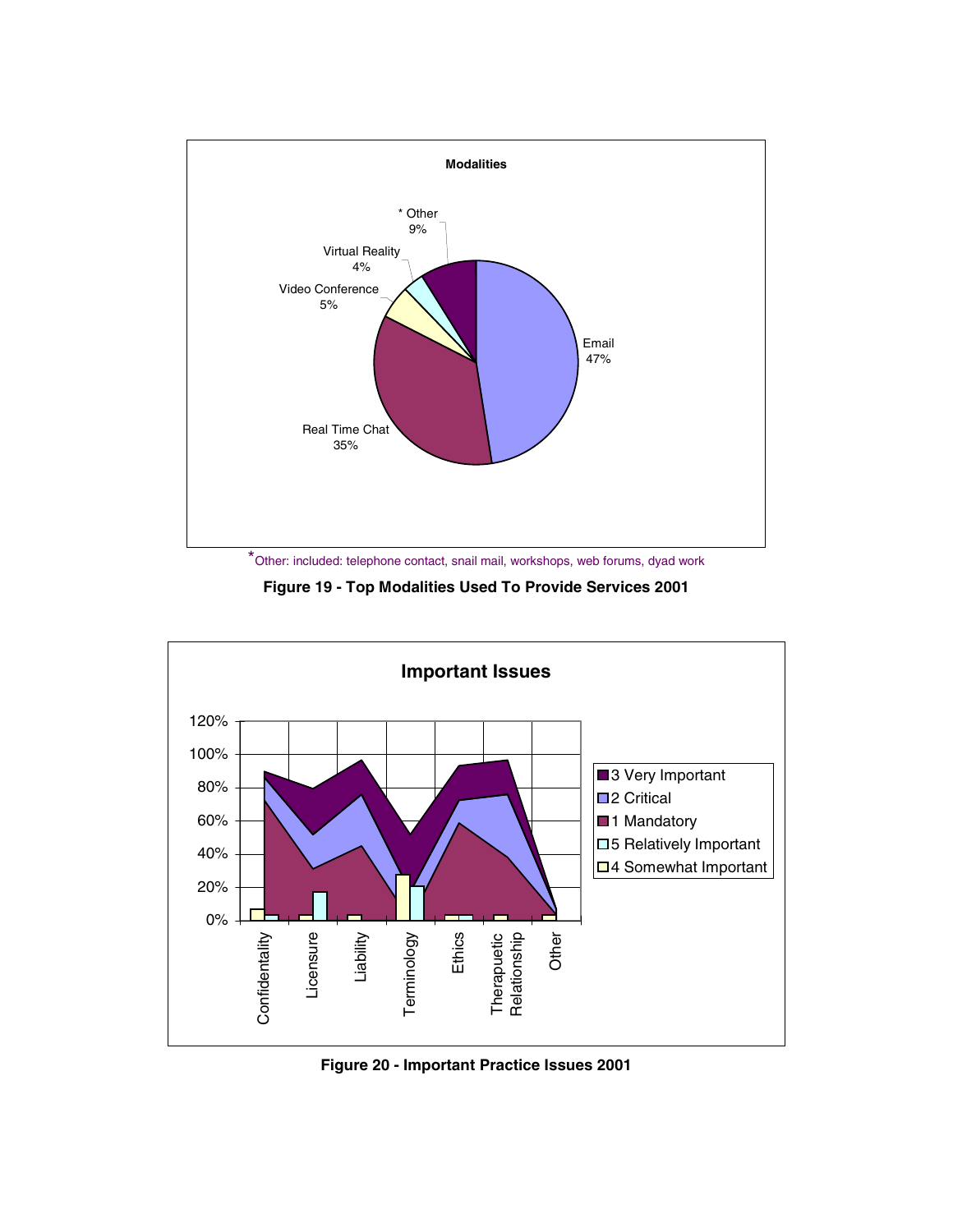

**Figure 21 – From Online to Face-to-Face 2001** 



**Figure 22 - Provider Liability Insurance 2001**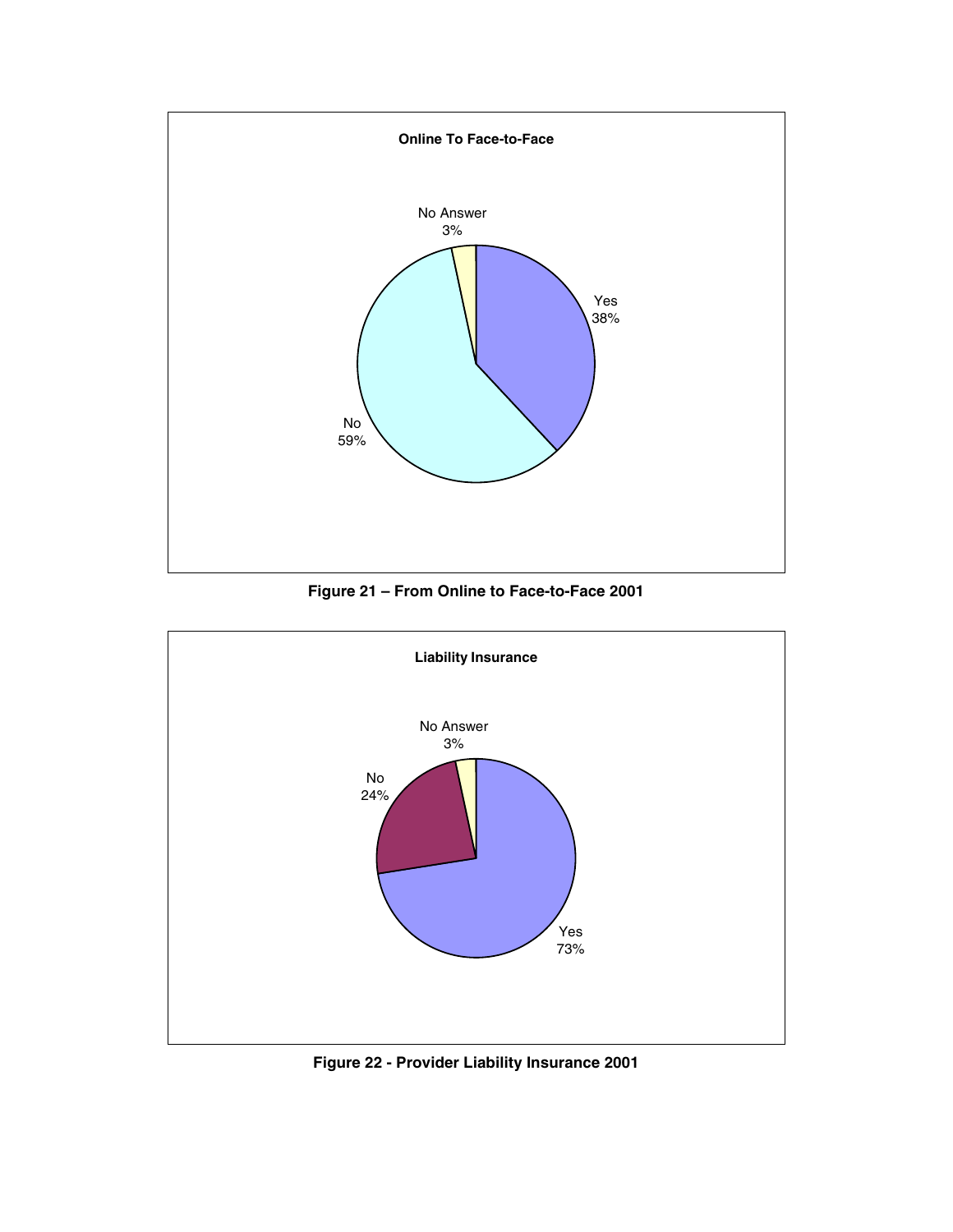

**Figure 23 - Majority of Interactions with Clients 2001** 



**Figure 24 - Use of Services 2001**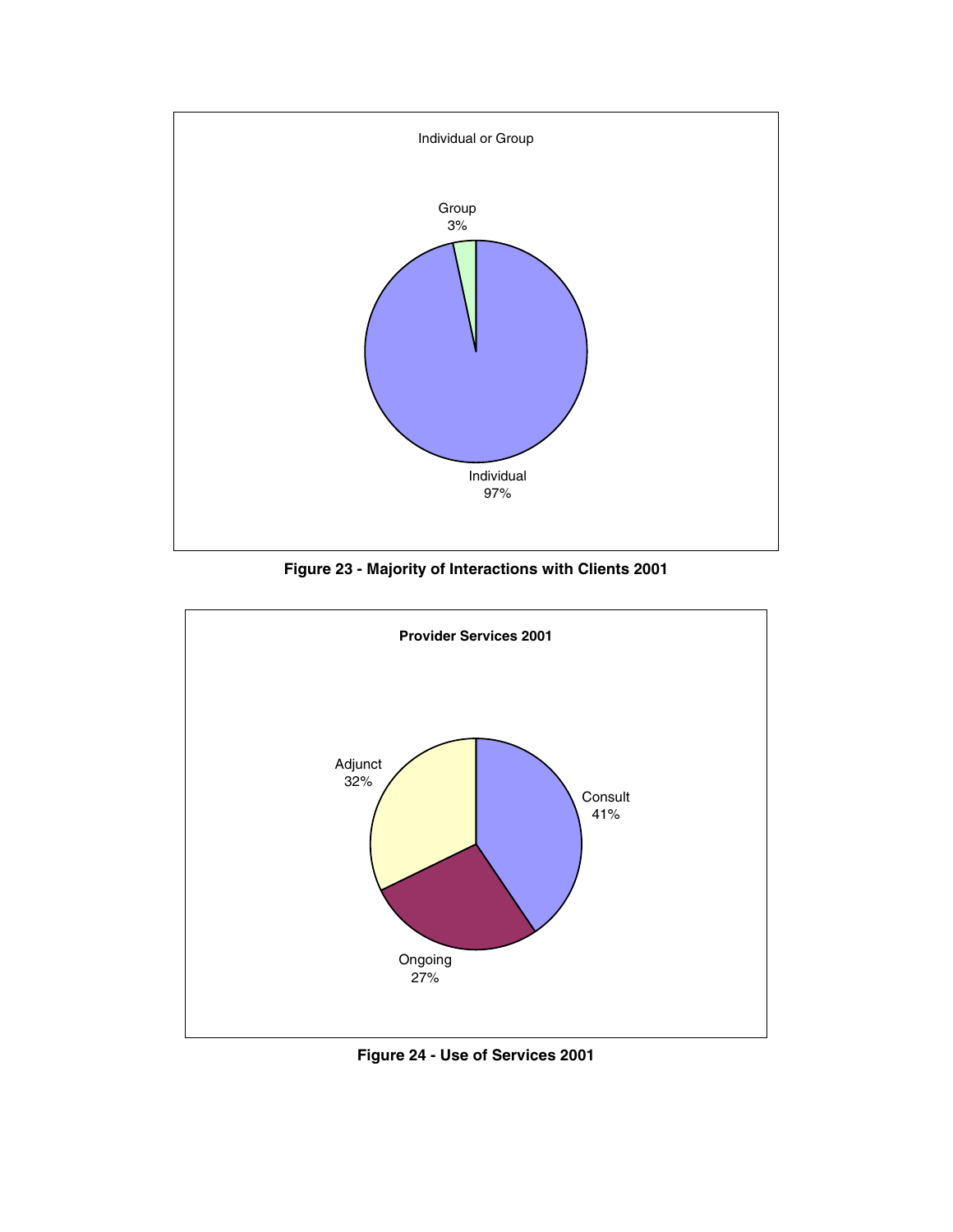

**Figure 25 - Average Client Charge** 



**Figure 26 - Individual Fees 2001**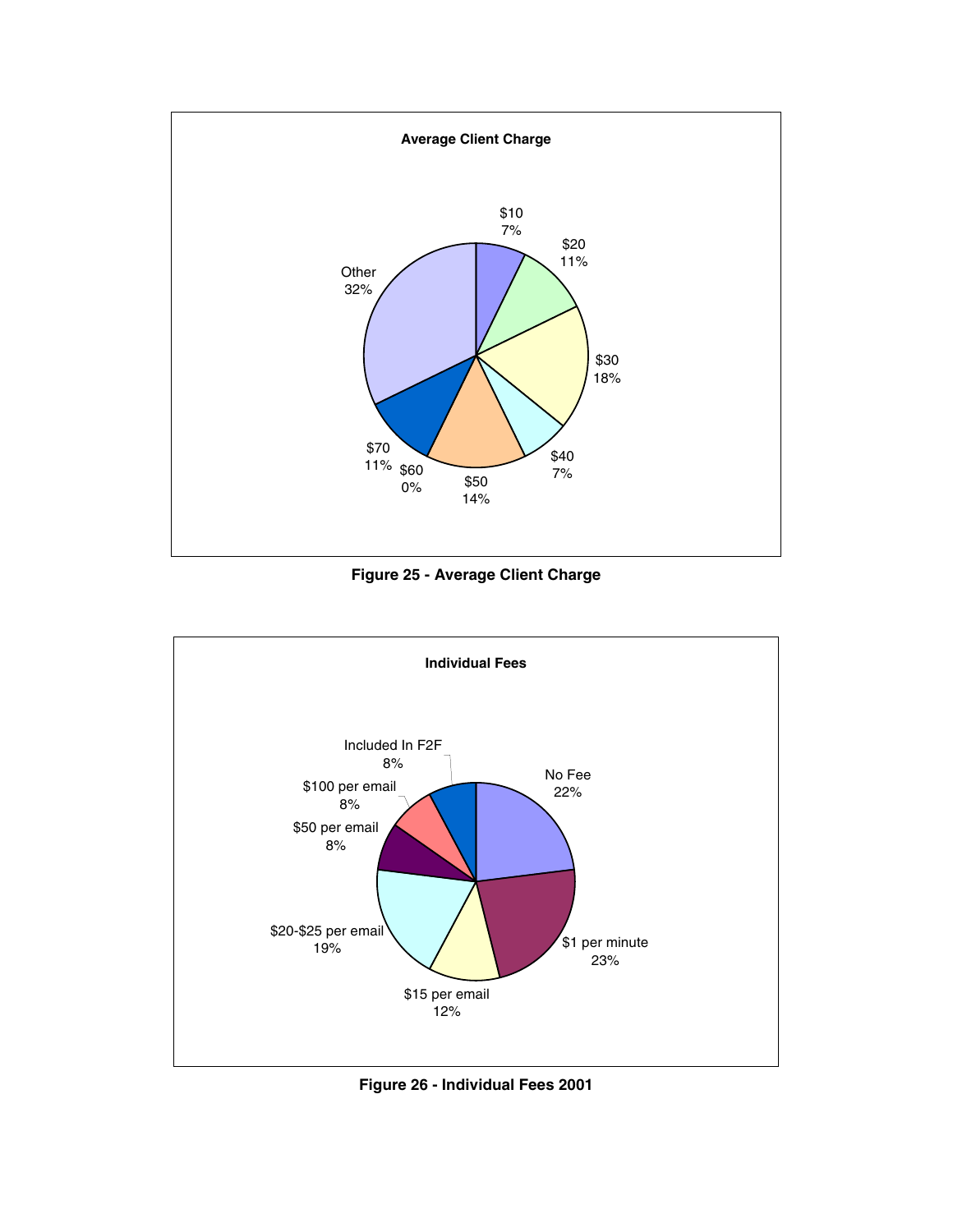#### **Strengths:**

- accessibility
- client disclosure seems easier (anonymity)
- more frequent return after significant disclosure
- cost effective
- convenient treatment times
- convenient location
- easy to adapt to solution focus process
- forces more effective therapist communication and questions
- more client choices
- may lead to face-to-face treatment
- reduces client shame and discomfort in seeking services
- privacy for deaf clients
- portability for continuity of care
- adjunct for face-to-face treatment
- quick availability of information to augment sessions
- affordable client fees
- quick networking for emergency situations
- time for better treatment planning
- supplemental income
- therapeutic value of asynchronous writing
- all records saved
- more motivated clients

#### **Weaknesses:**

- lack of face-to-face cues
- client can halt communication and may cease responding
- client vulnerability to charlatanism
- lack of research and validity of treatment validity
- real identity of client not known
- easier to fraud
- new skills needed (effective in face-to-face doesn't necessarily translate to effective online)
- ethics and licensure guidelines make it impossible to respond to the needs of some clients who must than go elsewhere for help
- loss of spontaneity
- synchronous communication
- problems for those who are not articulate in writing
- technology glitches
- prone to more misunderstandings
- billing issues (distrust in using internet for payment)
- time consuming
- licensing and ethical committees have come down hard against this making it scary to work online
- mandated reporting laws for crisis situations
- confidentiality issues
- lack of control over qualifications of providers